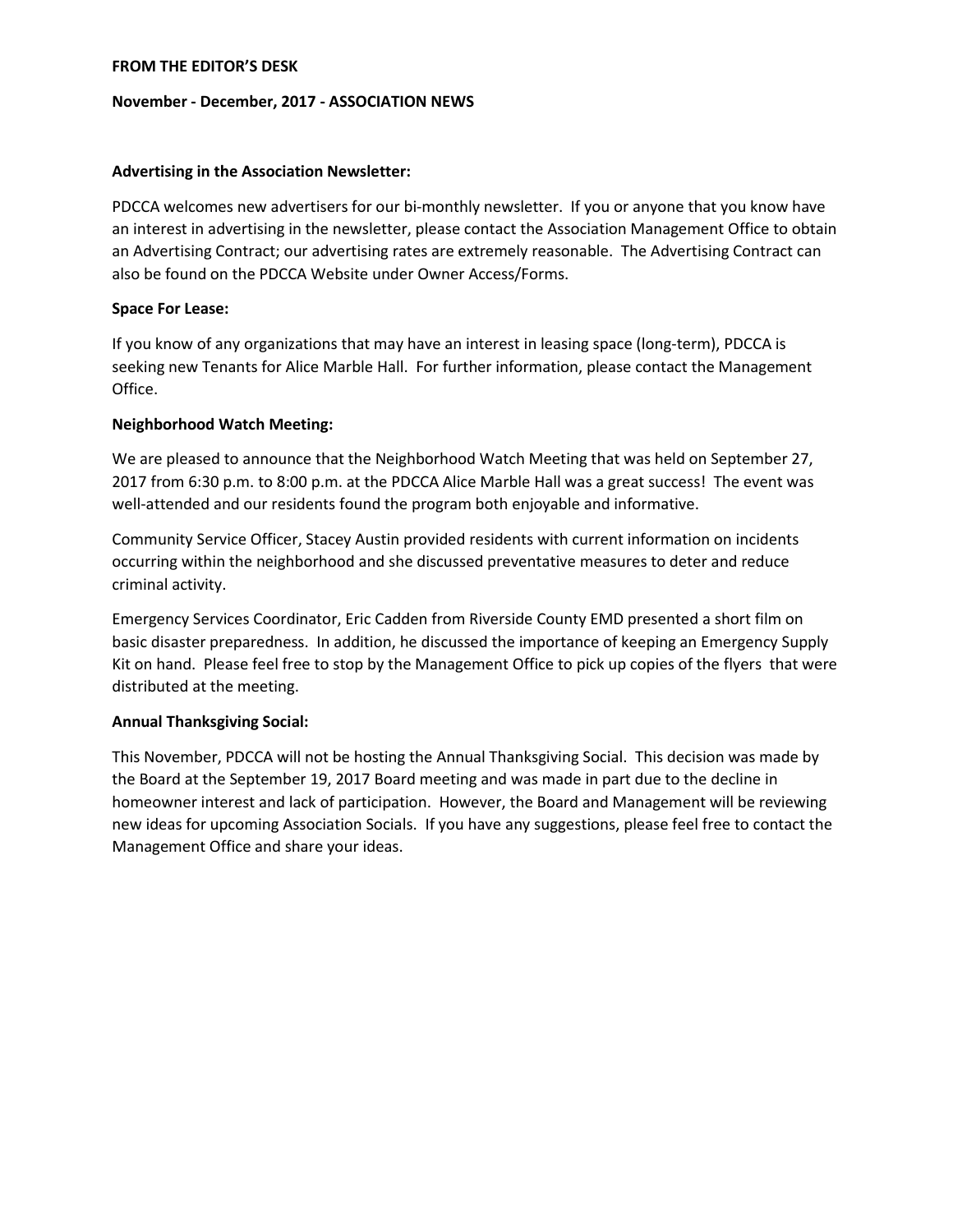### **Property Repairs and Maintenance:**

The Board of Directors will post Notices occasionally to help inform homeowners of ongoing projects at Palm Desert Country Club Association in an effort to upgrade facilities and make your life at PDCCA a pleasant and happy experience.

- **1. Spa Repairs.** Please be advised that we will be conducting necessary repairs to the spa. The commencement date for the repairs has not yet been set. However, we anticipate that the repairs will be scheduled sometime during the next month. Notices will be posted at the pool/spa area in advance, as well as on the PDCCA Website and the Association Bulletin Board. The spa will be closed for a period of time while the repairs are completed.
- **2. Association Restrooms/Grout Repairs and Tile Cleaning.** Please be advised that we will be conducting grout repairs and tile cleaning in the pool restrooms and the restrooms located at Alice Marble Hall. The pool restrooms will be closed for the day on October 26, 2017 and the restrooms at Alice Marble Hall will be closed for the day on October 27, 2017. Notices will be posted in advance at all restroom locations, as well as the PDCCA Website and the Association Bulletin Board. The restrooms will be temporarily closed while the repairs are completed.
- **3. Roof Maintenance and Repairs.** Please be advised that we will be conducting Annual Roof Maintenance and Repairs to the Association's Buildings. The commencement date for the repairs has not yet been set. However, we anticipate that the repairs will be scheduled sometime during the next month. Notices will be posted at the pool/spa area in advance, as well as on the PDCCA Website and the Association Bulletin Board.

## **We appreciate your patience with the process as we complete the necessary repairs. Thank you for your cooperation!**